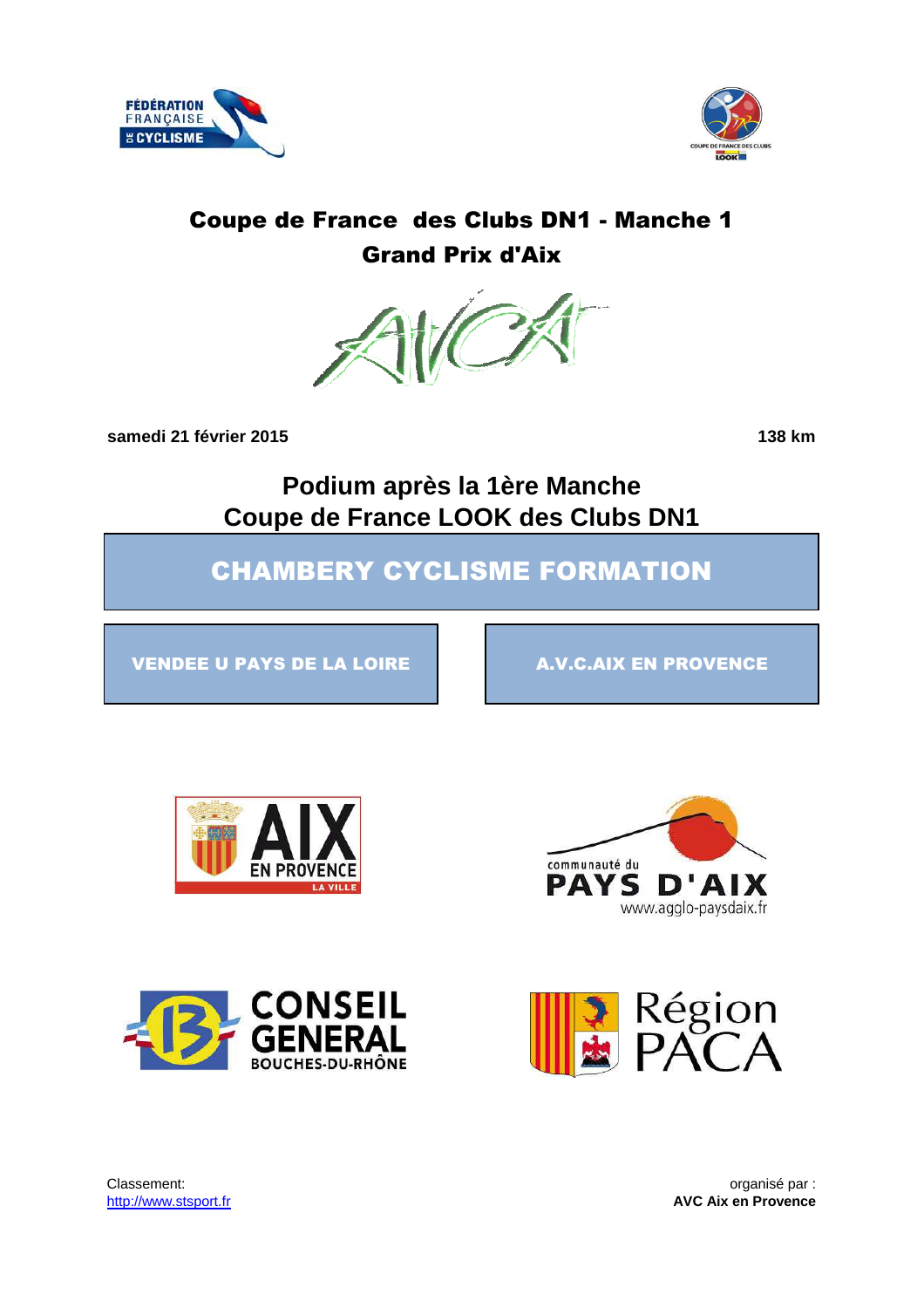



#### **Coupe de France des Clubs DN1 - Manche 1 Grand Prix d'Aix**





| samedi 21 février 2015<br>Moyenne du Premier 39,189 km/h pour 138 km |                |                                                   |                                         |              |     |     |            |                           |                                                                |              |  |
|----------------------------------------------------------------------|----------------|---------------------------------------------------|-----------------------------------------|--------------|-----|-----|------------|---------------------------|----------------------------------------------------------------|--------------|--|
| PI.                                                                  | Dos            | <b>Nom Prénom</b>                                 | <b>Equipe</b>                           | <b>Temps</b> | Pts | PI. | <b>Dos</b> | <b>Nom Prénom</b>         | <b>Equipe</b>                                                  | <b>Temps</b> |  |
| $\mathbf{1}$                                                         | 182            | Lilian CALMEJANE                                  | VENDEE U PAYS DE LA LOIRE               | 3h31'17      | 90  | ab  | 27         | Camille THOMINET          | BREST IROISE CYCL.2000                                         |              |  |
| $\overline{2}$                                                       | 36             | <b>Nans PETERS</b>                                | CHAMBERY CYCLISME FORMATION             | à 00'        | 70  | ab  | 34         | <b>Benjamin JASSERAND</b> | CHAMBERY CYCLISME FORMATION                                    |              |  |
| 3                                                                    | 33             | <b>Nico DENZ</b>                                  | CHAMBERY CYCLISME FORMATION             | п            | 60  | ab  | 42         | Julien BERNARD            | S.C.OLYMPIQUE DE DIJON                                         |              |  |
| $\overline{4}$                                                       | 15'            | Rémi CAVAGNA                                      | VCCA TEAM PRO IMMO NICOLAS ROUX         | п            | 55  | lab | 43         | Quentin BERNIER           | S.C.OLYMPIQUE DE DIJON                                         |              |  |
| 5                                                                    | 184            | Jeremy CORNU                                      | VENDEE U PAYS DE LA LOIRE               | à 30'        | 52  | lab | 44         | Jeremy DEFAYE             | S.C.OLYMPIQUE DE DIJON                                         |              |  |
| 6                                                                    | 32             | <b>Benoit COSNEFROY</b>                           | CHAMBERY CYCLISME FORMATION             | à 49'        | 49  | lab | 45         | <b>Guillaume GAUTHIER</b> | S.C.OLYMPIQUE DE DIJON                                         |              |  |
| $\overline{7}$                                                       | 1              | Thomas ROSTOLLAN                                  | A.V.C.AIX EN PROVENCE                   | à 52'        | 46  | ab  | 46         | <b>Matthieu GARNIER</b>   | S.C.OLYMPIQUE DE DIJON                                         |              |  |
| 8                                                                    | 166            | <b>Fabrice SEIGNEUR</b>                           | SOJASUN ESPOIR ACNC                     | à 01'17'     | 43  | lab | 47         | Alexandre GASPARI         | S.C.OLYMPIQUE DE DIJON                                         |              |  |
| 9                                                                    | 106            | Thibault NUNS                                     | OCEANE TOP 16                           | à 02'18'     | 40  | ab  | 51         | Axel FLET                 | <b>ESEG DOUAI</b>                                              |              |  |
| 10                                                                   | 123            | Florian DUMOURIER                                 | C.R.4 CHEMINS/ROANNE                    | à 02'24'     | 37  | lab | 52         | Victor FOBERT             | <b>ESEG DOUAI</b>                                              |              |  |
| 11                                                                   | 141            | Guillaume BONNET                                  | E.C. ST ETIENNE - LOIRE                 | à 02'35'     | 34  | lab | 53         | <b>Valentin GOUEL</b>     | ESEG DOUAI                                                     |              |  |
| 12                                                                   | 185            | Fabien GRELLIER                                   | VENDEE U PAYS DE LA LOIRE               |              | 31  | ab  | 54         | Anthony KUENTZ            | <b>ESEG DOUAI</b>                                              |              |  |
| 13                                                                   | 31             | <b>Francois BIDARD</b>                            | CHAMBERY CYCLISME FORMATION             | H.           | 28  | ab  | 56         | <b>Samuel LEROUX</b>      | <b>ESEG DOUA</b>                                               |              |  |
| 14                                                                   | 187            | <b>Simon SELLIER</b>                              | VENDEE U PAYS DE LA LOIRE               | à 02'43'     | 25  | ab  | 57         | Niels NACHTERGAELE        | ESEG DOUAI                                                     |              |  |
| 15                                                                   | 92             | Stéphane POULHIES                                 | OCCITANE CYCLISME FORMATION             | à 02'44'     | 22  | ab  | 61         | <b>Hugo HOFSTETTER</b>    | CC ETUPES LE DOUBS PAYS DE MONTBELIARD                         |              |  |
| 16                                                                   | 5              | Renaud PIOLINE                                    | A.V.C.AIX EN PROVENCE                   |              | 20  | ab  | 62         | Thomas BOUTEILLE          | CC ETUPES LE DOUBS PAYS DE MONTBELIARD                         |              |  |
| 17                                                                   | 103            | Adrien GOUJON                                     | OCEANE TOP 16                           | Ħ            | 18  | ab  | 71         | <b>Clement BARBEAU</b>    | UC NANTES ATLANTIQUE                                           |              |  |
| 18                                                                   | 65             | <b>Guillaume MARTIN</b>                           | CC ETUPES LE DOUBS PAYS DE MONTBELIARD  | н            | 16  | lab | 73         | <b>Thibault FERASSE</b>   | UC NANTES ATLANTIQUE                                           |              |  |
| 19                                                                   | 35             | <b>Freddy OVETT</b>                               | CHAMBERY CYCLISME FORMATION             | à 02'47'     | 14  | lab | 75         | <b>Normann LATOUCHE</b>   | UC NANTES ATLANTIQUE                                           |              |  |
| 20                                                                   | 195            | Johan PAQUE                                       | CC VILLENEUVE ST GERMAIN SOISSONS AISNE | à 02'57      | 12  | lab | 77         | <b>Jules ROUEIL</b>       | UC NANTES ATLANTIQUE                                           |              |  |
| 21                                                                   | 167            | Yannis YSSAAD                                     | SOJASUN ESPOIR ACNC                     |              | 11  | ab  | 81         | <b>Benoit DAENINCK</b>    | CC NOGENT / OISE                                               |              |  |
| 22                                                                   | 26             | Jonathan MASSON                                   | BREST IROISE CYCL.2000                  | Ħ            | 10  | ab  | 82         | ' Adrien GAREL            | CC NOGENT / OISE                                               |              |  |
| 23                                                                   | 132            | <b>Alexis CARLIN</b>                              | VC ROUEN 76                             | п            | 9   | ab  | 83         | <b>Marc FOURNIER</b>      | CC NOGENT / OISE                                               |              |  |
| 24                                                                   | 124            | Mathieu FERNANDES                                 | C.R.4 CHEMINS/ROANNE                    | Ħ            | 8   | ab  | 84         | <b>Jérémy LECROQ</b>      | CC NOGENT / OISE                                               |              |  |
| 25                                                                   | 116            | <b>Tomasz OLEJNIK</b>                             | USSA PAVILLY BARENTIN                   | $\mathbf{u}$ | 7   | lab | 85         | <b>Justin MOTTIER</b>     | CC NOGENT / OISE                                               |              |  |
| 26                                                                   | 63             | Mathieu LE LAVANDIER                              | CC ETUPES LE DOUBS PAYS DE MONTBELIARD  |              | 6   | ab  | 86         | <b>Félix POUILLY</b>      | CC NOGENT / OISE                                               |              |  |
| 27                                                                   | 176            | Alexandre PACCALET                                | V.C. VAULX EN VELIN                     | п            | 5   | lab | 87         | Julien VAN HAVERBEKE      | CC NOGENT / OISE                                               |              |  |
| 28                                                                   | 111            | <b>Hugo BOUGUET</b>                               | USSA PAVILLY BARENTIN                   | Ĥ,           | 4   | lab | 91         | Damien CAPUS              | OCCITANE CYCLISME FORMATION                                    |              |  |
| 29                                                                   | 25             | Frederic GUILLEMOT                                | BREST IROISE CYCL.2000                  | п            | 3   | ab  | 94         | <b>Fabien FRAISSIGNES</b> | OCCITANE CYCLISME FORMATION                                    |              |  |
| 30                                                                   | 21             | <b>Franck BONNAMOUR</b>                           | BREST IROISE CYCL.2000                  | Ħ            | 2   | ab  | 95         | <b>Louis CHAVANES</b>     | OCCITANE CYCLISME FORMATION                                    |              |  |
| 31                                                                   | 155            | <b>Florent PEREIRA</b>                            | VCCA TEAM PRO IMMO NICOLAS ROUX         | à 03'39'     |     | ab  | 101        | Pierre COMET              | OCEANE TOP 16                                                  |              |  |
| 32                                                                   | 183            | Romain CARDIS                                     |                                         |              |     | ab  | 102        | <b>Mickael GUICHARD</b>   |                                                                |              |  |
| 33                                                                   | 64             | Maxime LE LAVANDIER                               | VENDEE U PAYS DE LA LOIRE               | п            |     | lab | 104        | <b>Mathias LE TURNIER</b> | OCEANE TOP 16                                                  |              |  |
| 34                                                                   | 14             | JON LARRINAGA MUGURUZ GSC BLAGNAC - VELO SPORT 31 | CC ETUPES LE DOUBS PAYS DE MONTBELIARD  |              |     | ab  | 105        | udovic NADON_             | OCEANE TOP 16                                                  |              |  |
|                                                                      | 135            | <b>Benoit POITEVIN</b>                            |                                         |              |     |     | 107        |                           | OCEANE TOP 16                                                  |              |  |
| 35                                                                   | 17'            |                                                   | VC ROUEN 76                             | Ĥ,           |     | ab  | 112        | <b>Antonin SERVANT</b>    | OCEANE TOP 16                                                  |              |  |
| 36                                                                   | 55             | Romain BACON                                      | V.C. VAULX EN VELIN                     | Ĥ,           |     | ab  |            | <b>Wilfried CANALES</b>   | USSA PAVILLY BARENTIN                                          |              |  |
| 37                                                                   | 93             | <b>Matthias LEGLEY</b>                            | <b>ESEG DOUAI</b>                       |              |     | lab | 113        | <b>Médéric MANCEL</b>     | USSA PAVILLY BARENTIN                                          |              |  |
| 38                                                                   | 74             | Mathieu CARAMEL                                   | OCCITANE CYCLISME FORMATION             |              |     | ab  | 114        | <b>Anthony MOREL</b>      | USSA PAVILLY BARENTIN                                          |              |  |
| 39                                                                   |                | Anthony HASPOT                                    | UC NANTES ATLANTIQUE                    | à 04'03'     |     | lab | 115        | Mickael OLEJNIK           | USSA PAVILLY BARENTIN                                          |              |  |
| 40                                                                   | 41             | Guillaume BARILLOT                                | S.C.OLYMPIQUE DE DIJON                  |              |     | ab  | 117        | Damian WILD               | USSA PAVILLY BARENTIN                                          |              |  |
| 41                                                                   | 145            | <b>Aksel NOMMELA</b>                              | E.C. ST ETIENNE - LOIRE                 |              |     | ab  | 121        | Geoffrey BOUCHARD         | C.R.4 CHEMINS/ROANNE                                           |              |  |
| 42                                                                   | 66             | <b>Damien TOUZE</b>                               | CC ETUPES LE DOUBS PAYS DE MONTBELIARD  | Ħ            |     | lab | 122        | Valentin DEVERCHERE       | C.R.4 CHEMINS/ROANNE                                           |              |  |
| 43                                                                   | 157            | <b>Jordan TALOBRE</b>                             | VCCA TEAM PRO IMMO NICOLAS ROUX         |              |     | ab  | 126        | Axel GAGLIARDI            | C.R.4 CHEMINS/ROANNE                                           |              |  |
| 44                                                                   | 161            | <b>Camille GUERIN</b>                             | SOJASUN ESPOIR ACNC                     | п            |     | ab  | 127        | <b>Nicholas SCHULTZ</b>   | C.R.4 CHEMINS/ROANNE                                           |              |  |
| 45                                                                   | 96             | Jérémy LOUBEAU                                    | OCCITANE CYCLISME FORMATION             |              |     | ab  | 131        | <b>Adrien CARPENTIER</b>  | VC ROUEN 76                                                    |              |  |
| 46                                                                   | 146            | ' Cedric PLA                                      | E.C. ST ETIENNE - LOIRE                 | Ħ            |     | lab | 133        | <b>Dylan KOWALSKI</b>     | VC ROUEN 76                                                    |              |  |
| 47                                                                   | 24             | Cedric DELAPLACE                                  | BREST IROISE CYCL.2000                  |              |     | lab |            | 134 Risto RAID            | VC ROUEN 76                                                    |              |  |
| 48                                                                   | $\overline{2}$ | <b>Florent CASTELLARNAU</b>                       | A.V.C.AIX EN PROVENCE                   | п            |     | ab  | 136        | Mickaël PLANTUREUX        | VC ROUEN 76                                                    |              |  |
| 49                                                                   | 37             | <b>Victor TOURNIEROUX</b>                         | CHAMBERY CYCLISME FORMATION             | à 04'08'     |     | ab  | 137        | <b>Pierre TIELEMANS</b>   | VC ROUEN 76                                                    |              |  |
| 50                                                                   | 97             | <b>Axel CROCHARD</b>                              | OCCITANE CYCLISME FORMATION             | à 04'36'     |     | ab  | 142        | <b>Tom BOSSIS</b>         | E.C. ST ETIENNE - LOIRE                                        |              |  |
| 51                                                                   | 196            | <b>Quentin TANIS</b>                              | CC VILLENEUVE ST GERMAIN SOISSONS AISNE | à 04'40'     |     | ab  | 143        | <b>Damien FABRE</b>       | E.C. ST ETIENNE - LOIRE                                        |              |  |
| 52                                                                   | 172            | <b>Baptiste BOUCHET</b>                           | V.C. VAULX EN VELIN                     | à 05'02'     |     | ab  | 144        | <b>Romain FAUSSURIER</b>  | E.C. ST ETIENNE - LOIRE                                        |              |  |
| 53                                                                   | 163            | <b>Clement MARY</b>                               | SOJASUN ESPOIR ACNC                     |              |     | ab  | 147        | <b>Bastien RUFFINENGO</b> | E.C. ST ETIENNE - LOIRE                                        |              |  |
| 54                                                                   | 125            | * Paul SAUVAGE                                    | C.R.4 CHEMINS/ROANNE                    | п            |     | ab  | 152        | Alexis DULIN              | VCCA TEAM PRO IMMO NICOLAS ROUX                                |              |  |
| 55                                                                   | 4              | Anthony PEREZ                                     | A.V.C.AIX EN PROVENCE                   | Ħ            |     | ab  | 153        | <b>Mihkel RAIM</b>        | VCCA TEAM PRO IMMO NICOLAS ROUX                                |              |  |
| 56                                                                   | 173            | <b>Thomas BOUVET</b>                              | V.C. VAULX EN VELIN                     | п            |     | ab  | 154        | <b>Martin LAAS</b>        | VCCA TEAM PRO IMMO NICOLAS ROUX                                |              |  |
| 57                                                                   | 67             | <b>Léo VINCENT</b>                                | CC ETUPES LE DOUBS PAYS DE MONTBELIARD  |              |     | ab  | 156        | Julien PREAU              | VCCA TEAM PRO IMMO NICOLAS ROUX                                |              |  |
| 58                                                                   | 165            | <b>Hamish SCHREURS</b>                            | SOJASUN ESPOIR ACNC                     |              |     | ab  | 162        | Adrien LEGROS             | SOJASUN ESPOIR ACNC                                            |              |  |
| 59                                                                   | 76             | Benjamin LE MONTAGNER                             | UC NANTES ATLANTIQUE                    | à 06'29'     |     | ab  | 164        | * Tommy POUGET            | SOJASUN ESPOIR ACNC                                            |              |  |
| 60                                                                   | 72             | Sylvain BLANQUEFORT                               | UC NANTES ATLANTIQUE                    |              |     | ab  | 174        | <b>Damien CHARREYRON</b>  | V.C. VAULX EN VELIN                                            |              |  |
| ab                                                                   | 3              | <b>Loïck LEBOUVIER</b>                            | A.V.C.AIX EN PROVENCE                   |              |     | ab  | 175        | François LAMIRAUD         | V.C. VAULX EN VELIN                                            |              |  |
| ab                                                                   | 6              | Julien TRARIEUX                                   | A.V.C.AIX EN PROVENCE                   |              |     | ab  | 177        | Jules PIJOURLET           | V.C. VAULX EN VELIN                                            |              |  |
| ab                                                                   | $\overline{7}$ | Raphaël VERINI                                    | A.V.C.AIX EN PROVENCE                   |              |     | ab  | 181        | * Loic BOUCHEREAU         | VENDEE U PAYS DE LA LOIRE                                      |              |  |
| ab                                                                   | 11             | Karl BAUDRON                                      | GSC BLAGNAC - VELO SPORT 31             |              |     | ab  | 186        | Romain GUYOT              | VENDEE U PAYS DE LA LOIRE                                      |              |  |
| ab                                                                   | 12             | Romain CAMPISTROUS                                | GSC BLAGNAC - VELO SPORT 31             |              |     | ab  | 191        |                           | Gauthier DERYCKE CHEMINCC VILLENEUVE ST GERMAIN SOISSONS AISNE |              |  |
| ab                                                                   | 13             | <b>Valentin DUFOUR</b>                            | GSC BLAGNAC - VELO SPORT 31             |              |     | lab | 192        | Kévin COUTURE             | CC VILLENEUVE ST GERMAIN SOISSONS AISNE                        |              |  |
| ab                                                                   | 15             | <b>Mathieu MALBERT</b>                            | GSC BLAGNAC - VELO SPORT 31             |              |     | lab | 193        | Dany MAFFEIS              | CC VILLENEUVE ST GERMAIN SOISSONS AISNE                        |              |  |
| ab                                                                   | 16             | Flavien MAURELET                                  | GSC BLAGNAC - VELO SPORT 31             |              |     | ab  | 194        | Gwénnaël TALLONNEAU       | CC VILLENEUVE ST GERMAIN SOISSONS AISNE                        |              |  |
| ab                                                                   | 17             | ' Yoan VERARDO                                    | GSC BLAGNAC - VELO SPORT 31             |              |     | lab | 197        | Alexander WOHLER          | CC VILLENEUVE ST GERMAIN SOISSONS AISNE                        |              |  |
| ab                                                                   | 22             | Yann BOTREL                                       | BREST IROISE CYCL.2000                  |              |     |     |            |                           |                                                                |              |  |
| ab                                                                   | 23             | Sebastien COQUIL                                  | BREST IROISE CYCL.2000                  |              |     |     |            |                           |                                                                |              |  |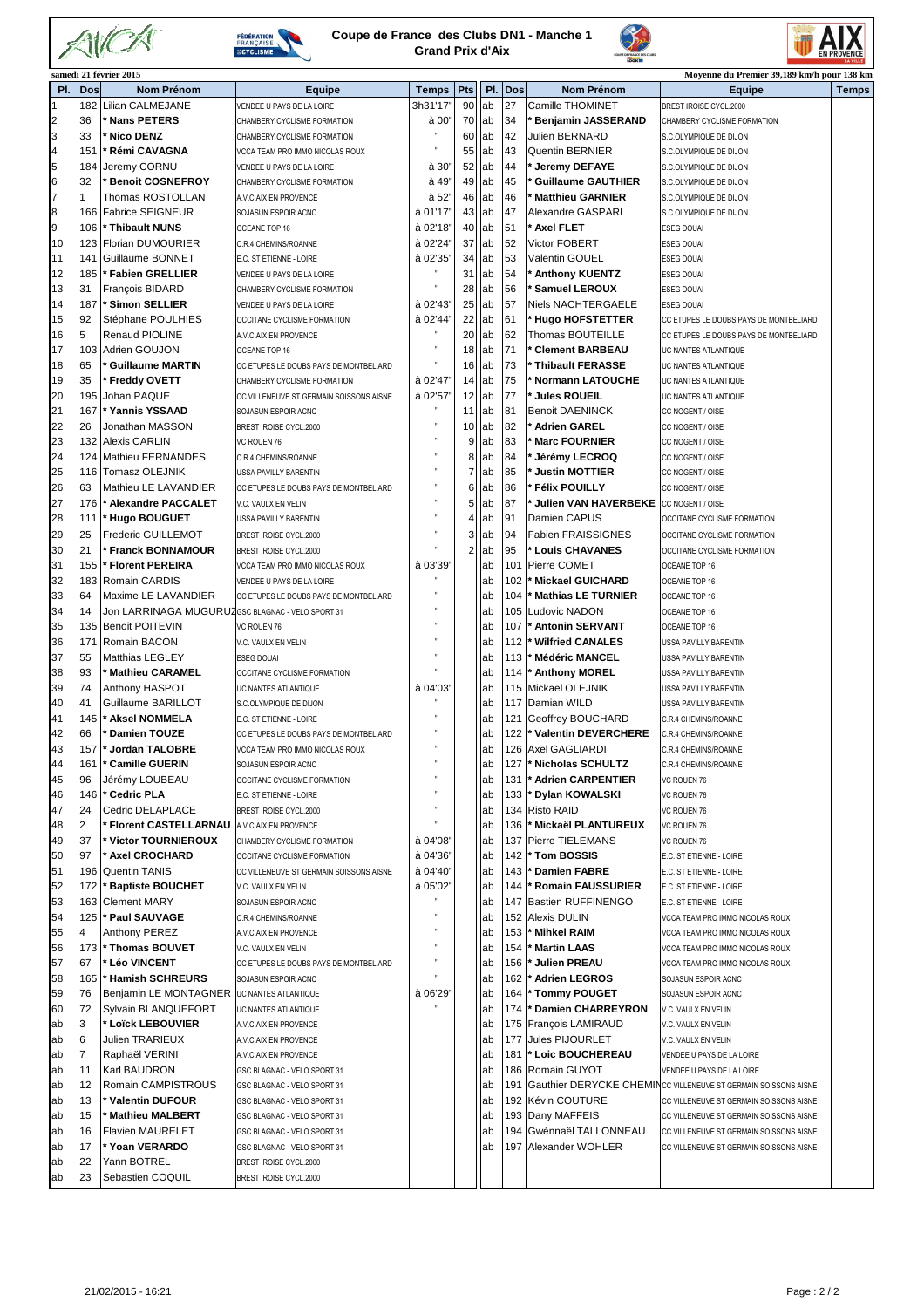

# **Coupe de France des Clubs de DN1**

**Classement Par Equipe - Manche 1 Grand Prix d'Aix**



| <b>Rg</b> | <b>Equipe</b>                                     | <b>Points</b>     | <b>Coureurs</b>                                 | Clas.    | <b>Points</b><br>Ind. |
|-----------|---------------------------------------------------|-------------------|-------------------------------------------------|----------|-----------------------|
|           | <b>1 CHAMBERY CYCLISME FORMATION</b>              | 179               |                                                 |          |                       |
|           |                                                   |                   | <b>PETERS Nans</b>                              | 02       | 70                    |
|           |                                                   |                   | <b>DENZ Nico</b>                                | 03       | 60                    |
|           |                                                   |                   | <b>COSNEFROY Benoit</b>                         | 06       | 49                    |
|           | <b>2 VENDEE U PAYS DE LA LOIRE</b>                | 173               |                                                 |          |                       |
|           |                                                   |                   | <b>CALMEJANE Lilian</b>                         | 01       | 90                    |
|           |                                                   |                   | <b>CORNU Jeremy</b>                             | 05       | 52                    |
|           |                                                   |                   | <b>GRELLIER Fabien</b>                          | 12       | 31                    |
|           | <b>3 A.V.C.AIX EN PROVENCE</b>                    | 66                |                                                 |          |                       |
|           |                                                   |                   | <b>ROSTOLLAN Thomas</b>                         | 07       | 46                    |
|           |                                                   |                   | <b>PIOLINE Renaud</b>                           | 16       | 20                    |
|           | <b>4 OCEANE TOP 16</b>                            | 58                | <b>NUNS Thibault</b>                            | 09       | 40                    |
|           |                                                   |                   | <b>GOUJON Adrien</b>                            | 17       | 18                    |
|           | <b>5 VCCA TEAM PRO IMMO NICOLAS ROUX</b>          | 55                |                                                 |          |                       |
|           |                                                   |                   | CAVAGNA Rémi                                    | 04       | 55                    |
|           | <b>6 SOJASUN ESPOIR ACNC</b>                      | 54                |                                                 |          |                       |
|           |                                                   |                   | <b>SEIGNEUR Fabrice</b>                         | 08       | 43                    |
|           |                                                   |                   | <b>YSSAAD Yannis</b>                            | 21       | 11                    |
|           | 7 C.R.4 CHEMINS/ROANNE                            | 45                |                                                 |          |                       |
|           |                                                   |                   | <b>DUMOURIER Florian</b>                        | 10       | 37                    |
|           |                                                   |                   | <b>FERNANDES Mathieu</b>                        | 24       | 8                     |
|           | 8 E.C. ST ETIENNE - LOIRE                         | 34                |                                                 |          |                       |
|           |                                                   |                   | <b>BONNET Guillaume</b>                         | 11       | 34                    |
|           | <b>9 OCCITANE CYCLISME FORMATION</b>              | 22                |                                                 |          |                       |
|           |                                                   |                   | POULHIES Stéphane                               | 15       | 22                    |
|           | <b>10 CC ETUPES LE DOUBS PAYS DE MONTBELIARD</b>  | 22                |                                                 |          |                       |
|           |                                                   |                   | <b>MARTIN Guillaume</b><br>LE LAVANDIER Mathieu | 18<br>26 | 16<br>6               |
|           | <b>11 BREST IROISE CYCL.2000</b>                  | 15                |                                                 |          |                       |
|           |                                                   |                   | <b>MASSON Jonathan</b>                          | 22       | 10                    |
|           |                                                   |                   | <b>GUILLEMOT Frederic</b>                       | 29       | 3                     |
|           |                                                   |                   | <b>BONNAMOUR Franck</b>                         | 30       | $\overline{2}$        |
|           | <b>12 CC VILLENEUVE ST GERMAIN SOISSONS AISNE</b> | $12 \overline{ }$ |                                                 |          |                       |
|           |                                                   |                   | PAQUE Johan                                     | 20       | 12                    |
|           | <b>13 USSA PAVILLY BARENTIN</b>                   | 11                |                                                 |          |                       |
|           |                                                   |                   | <b>OLEJNIK Tomasz</b>                           | 25       | 7                     |
|           |                                                   |                   | <b>BOUGUET Hugo</b>                             | 28       | 4                     |
|           | <b>14 VC ROUEN 76</b>                             | 9                 |                                                 |          |                       |
|           |                                                   |                   | <b>CARLIN Alexis</b>                            | 23       | 9                     |
|           | <b>15 V.C. VAULX EN VELIN</b>                     | 5                 |                                                 |          |                       |
|           |                                                   |                   | <b>PACCALET Alexandre</b>                       | 27       | 5                     |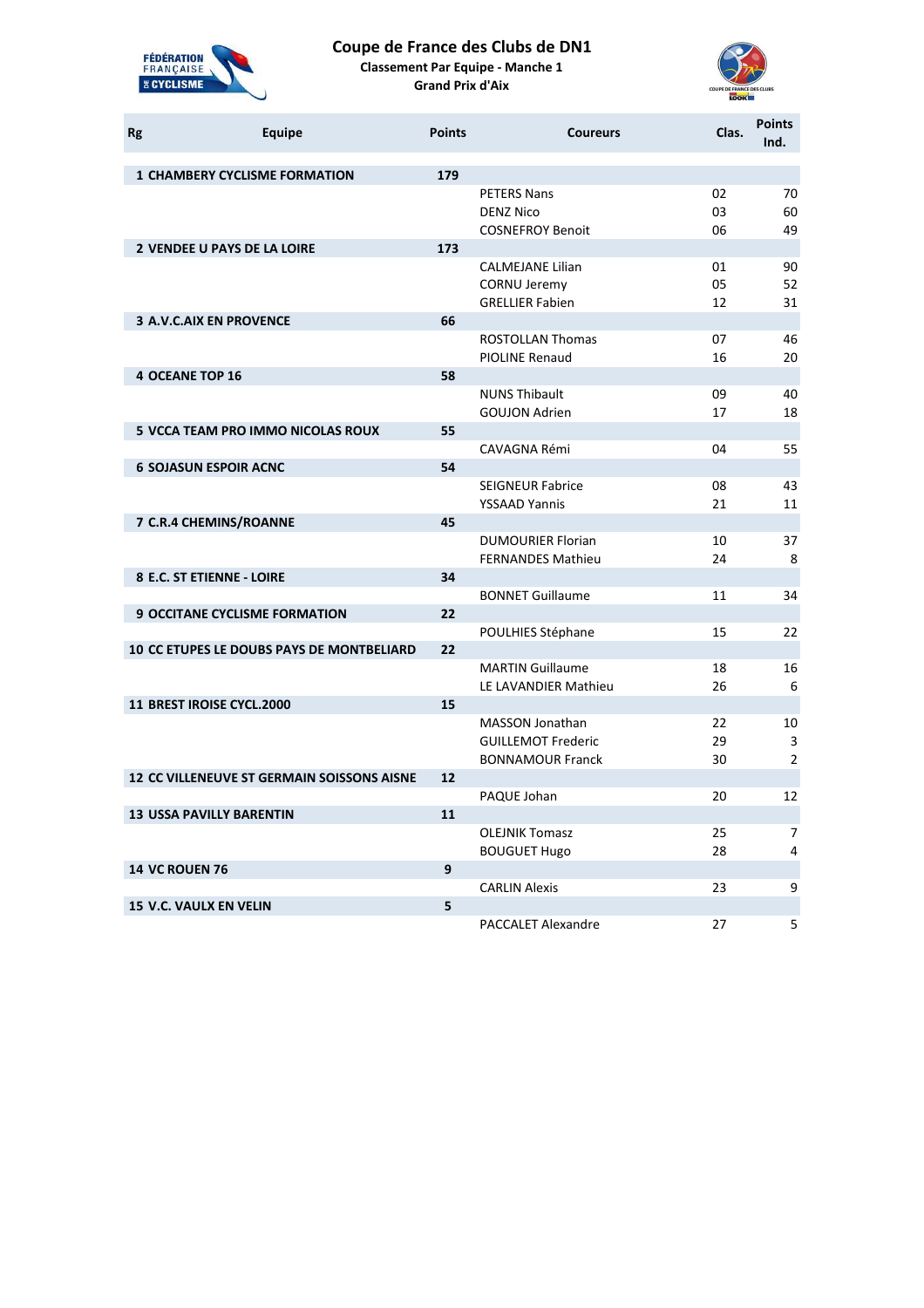

## **Coupe de France Look des Clubs de DN1 Classement Général après la manche 1 Grand Prix d'Aix**



| Classement   | <b>Equipe</b>                                     | Label           | <b>Manche</b><br>$\overline{\phantom{0}}$ | Manche | Manche | Manche | Manche | Manche | Manche | Manche | Manche | <b>Manche</b> | Manche | Manche | Manche | Manche | <b>Bonus</b> | Malus | <b>Total</b> |
|--------------|---------------------------------------------------|-----------------|-------------------------------------------|--------|--------|--------|--------|--------|--------|--------|--------|---------------|--------|--------|--------|--------|--------------|-------|--------------|
| $\mathbf{1}$ | <b>CHAMBERY CYCLISME</b><br><b>FORMATION</b>      | DN <sub>1</sub> | 179                                       |        |        |        |        |        |        |        |        |               |        |        |        |        |              |       | 179          |
|              | 2 VENDEE U PAYS DE LA<br>LOIRE                    | DN1             | 173                                       |        |        |        |        |        |        |        |        |               |        |        |        |        |              |       | 173          |
|              | 3 A.V.C.AIX EN PROVENCE                           | DN <sub>1</sub> | 66                                        |        |        |        |        |        |        |        |        |               |        |        |        |        |              |       | 66           |
|              | 4 OCEANE TOP 16                                   | DN <sub>1</sub> | 58                                        |        |        |        |        |        |        |        |        |               |        |        |        |        |              |       | 58           |
|              | 5 VCCA TEAM PRO IMMO<br><b>NICOLAS ROUX</b>       | DN <sub>1</sub> | 55                                        |        |        |        |        |        |        |        |        |               |        |        |        |        |              |       | 55           |
|              | <b>6 SOJASUN ESPOIR ACNC</b>                      | DN1             | 54                                        |        |        |        |        |        |        |        |        |               |        |        |        |        |              |       | 54           |
|              | 7 C.R.4 CHEMINS/ROANNE                            | DN <sub>1</sub> | 45                                        |        |        |        |        |        |        |        |        |               |        |        |        |        |              |       | 45           |
|              | 8 E.C. ST ETIENNE - LOIRE                         | DN <sub>1</sub> | 34                                        |        |        |        |        |        |        |        |        |               |        |        |        |        |              |       | 34           |
|              | 9 OCCITANE CYCLISME<br><b>FORMATION</b>           | DN <sub>1</sub> | 22                                        |        |        |        |        |        |        |        |        |               |        |        |        |        |              |       | 22           |
| 10           | CC ETUPES LE DOUBS<br>PAYS DE MONTBELIARD         | DN1             | 22                                        |        |        |        |        |        |        |        |        |               |        |        |        |        |              |       | 22           |
|              | 11 BREST IROISE CYCL.2000                         | DN <sub>1</sub> | 15                                        |        |        |        |        |        |        |        |        |               |        |        |        |        |              |       | 15           |
| 12           | CC VILLENEUVE ST<br><b>GERMAIN SOISSONS AISNE</b> | DN1             | 12                                        |        |        |        |        |        |        |        |        |               |        |        |        |        |              |       | 12           |
|              | 13 USSA PAVILLY BARENTIN                          | DN <sub>1</sub> | 11                                        |        |        |        |        |        |        |        |        |               |        |        |        |        |              |       | 11           |
|              | 14 VC ROUEN 76                                    | DN1             | 9                                         |        |        |        |        |        |        |        |        |               |        |        |        |        |              |       | 9            |
|              | 15 V.C. VAULX EN VELIN                            | DN <sub>1</sub> | 5                                         |        |        |        |        |        |        |        |        |               |        |        |        |        |              |       | 5            |
|              | 16 UC NANTES ATLANTIQUE                           | DN1             |                                           |        |        |        |        |        |        |        |        |               |        |        |        |        |              |       |              |
|              | 16 S.C.OLYMPIQUE DE DIJON                         | DN <sub>1</sub> |                                           |        |        |        |        |        |        |        |        |               |        |        |        |        |              |       |              |
| 16           | <b>GSC BLAGNAC - VELO</b><br>SPORT 31             | DN1             |                                           |        |        |        |        |        |        |        |        |               |        |        |        |        |              |       |              |
|              | 16 ESEG DOUAI                                     | DN <sub>1</sub> |                                           |        |        |        |        |        |        |        |        |               |        |        |        |        |              |       |              |
|              | 16 CC NOGENT / OISE                               | DN1             |                                           |        |        |        |        |        |        |        |        |               |        |        |        |        |              |       |              |

Points Bonus : Lorsque les licenciés retenus en équipe de France Route et Piste ne peuvent pas de ce fait participer à une épreuve de la Coupe de France, leurs clubs se verront attribuer, en compensation 20 points.

**Points Malus :** Toute participation avec une équipe incomplète entrainera systématiquement une pénalité de 15 points par coureur absent.